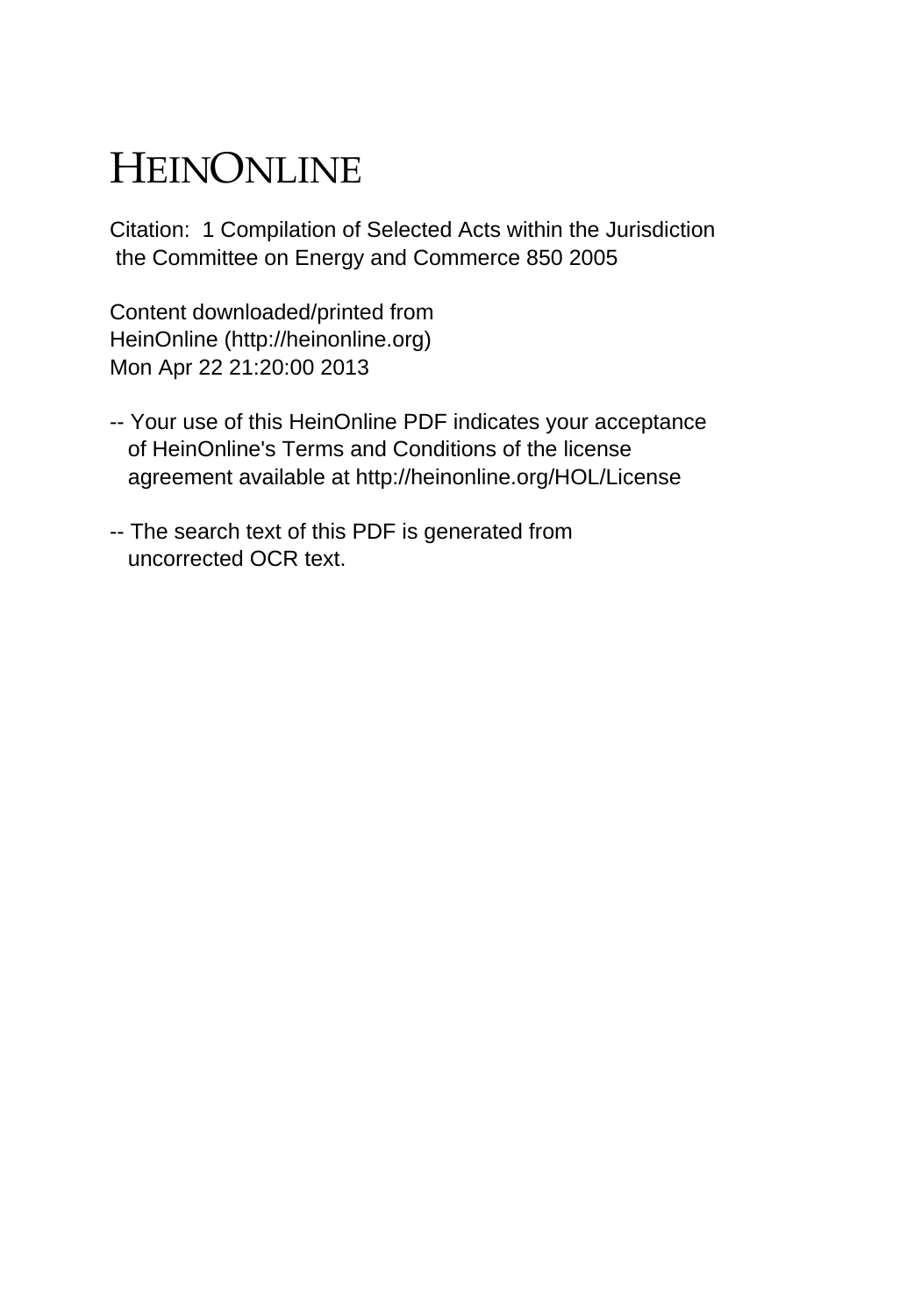# **PART VI-PARTICULAR PROCEEDINGS**

#### **CHAPTER 158-ORDERS OF FEDERAL AGENCIES; REVIEW**

#### [§§ 2341-2351]

Sec.<br>2341.

- 2341. Definitions.<br>2342. Jurisdiction
- 2342. Jurisdiction of court of appeals.<br>2343. Venue.
- 2343. Venue.<br>2344. Review
- 2344. Review of orders; time; notice; contents of petitions; service.<br>2345. Prehearing conference.
- 2345. Prehearing conference.<br>2346. Certification of record
- 2346. Certification of record on review.<br>2347. Petitions to review: proceedings.
- 
- 2347. Petitions to review; proceedings.<br>2348. Representation in proceeding; intervention.<br>2349. Jurisdiction of the proceeding.
- 
- 2350. Review in Supreme Court on certiorari or certification.<br>2351. Enforcement of orders by district courts.
- 2351. Enforcement of orders by district courts.<br>[2353. Repealed].
- Repealed].

## **§ 2341. Definitions**

As used in this chapter—<br> $(1)$  "clerk" means the clerk of the court in which the petition for the review of an order, reviewable under this chapter, is filed:

 $(2)$  "petitioner" means the party or parties by whom a petition to review an order, reviewable under this chapter, is filed; and

 $(3)$  "agency" means-

 $(\overline{A})$  the Commission, when the order sought to be reviewed was entered by the Federal Communications Commission, the Federal Maritime Commission, or the Atomic Energy Commission, as the case may be;

(B) the Secretary, when the order was entered by the Secretary of Agriculture or the Secretary of Transportation;

(C) the Administration, when the order was entered by the Maritime Administration;

(D) the Secretary, when the order is under section 812 of the Fair Housing Act; and

(E) the Board, when the order was entered by the Surface Transportation Board.

## **§ 2342. Jurisdiction of court of appeals**

The court of appeals (other than the United States Court of Appeals for the Federal Circuit) has exclusive jurisdiction to enjoin, set aside, suspend (in whole or in part), or to determine the validity **of-**

850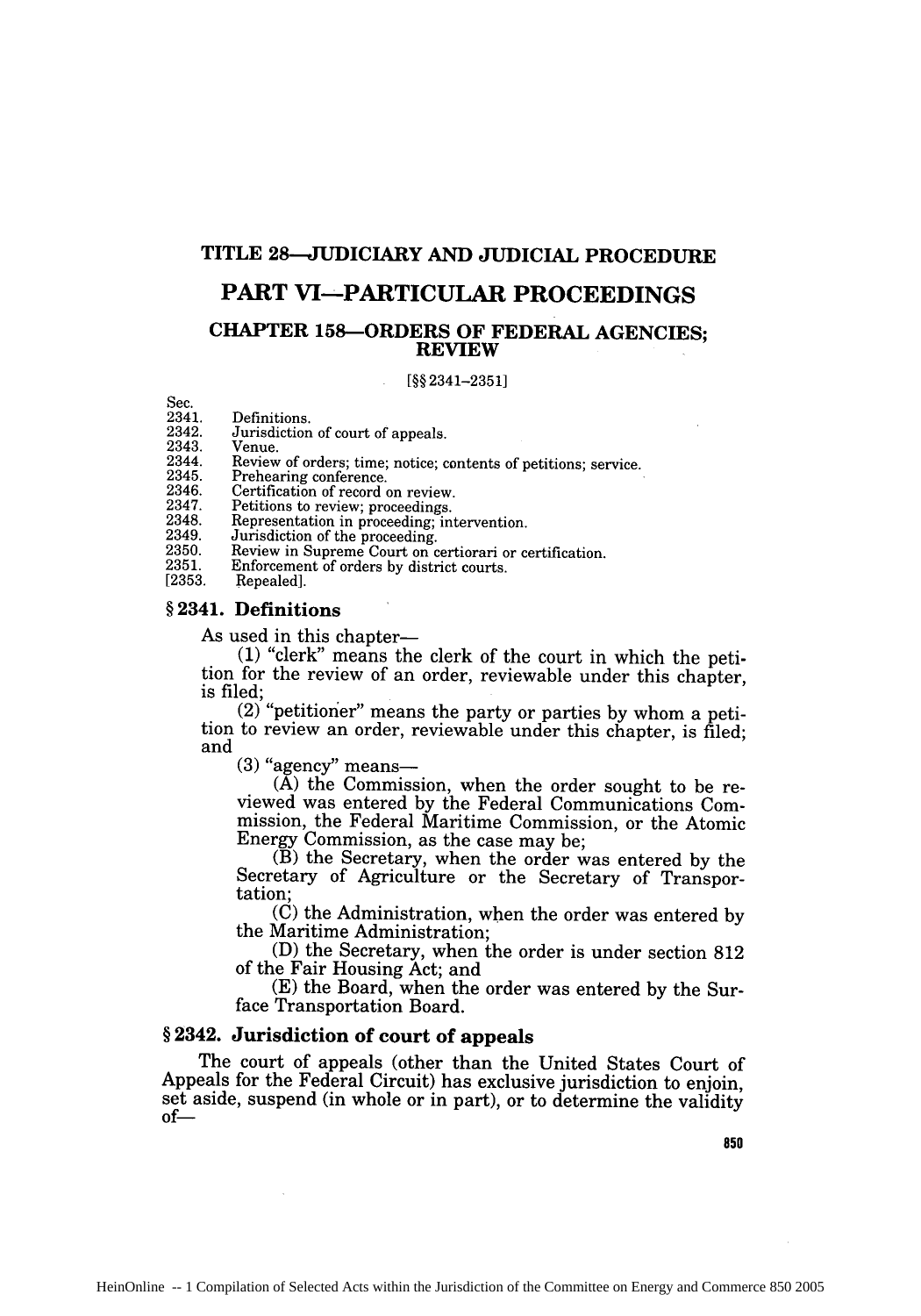(1) all final orders of the Federal Communication Commission made reviewable by section 402(a) of title 47;

(2) all final orders of the Secretary of Agriculture made under chapters 9 and 20A of title 7, except orders issued under sections  $210(e)$ ,  $217a$ , and  $499g(a)$  of title 7;

(3) all rules, regulations, or final orders of-

(A) the Secretary of Transportation issued pursuant to section 2, 9, 37, or 41 of the Shipping Act, 1916 (46 U.S.C. App. 802, 803, 808, 835, 839, and 841a) **I** or pursuant to part B or C of subtitle IV of title 49; and

(B) the Federal Maritime Commission issued pursuant to-

(i) section 19 of the Merchant Marine Act, 1920 (46 U.S.C. App. 876);

(ii) section 14 or 17 of the Shipping Act of 1984 (46 U.S.C. App. 1713 or 1716); or

(iii) section 2(d) or 3(d) of the Act of November 6, 1966 (46 U.S.C. App. 817d(d)) or 817e(d);

(4) all final orders of the Atomic Energy Commission made reviewable by section 2239 of title 42;

(5) all rules, regulations, or final orders of the Surface Transportation Board made reviewable by section 2321 of this title;

(6) all final orders under section 812 of the Fair Housing Act; and

(7) all final agency actions described in section 20114(c) of title 49.

Jurisdiction is invoked by filing a petition as provided by section 2344 of this title.

## **§** 2343. Venue

The venue of a proceeding under this chapter is in the judicial circuit in which the petitioner resides or has its principal office, or in the United States Court of Appeals for the District of Columbia Circuit.

## **§ 2344. Review of orders; time; notice;** contents of petition; service

On the entry of a final order reviewable under this chapter, the agency shall promptly give notice thereof by service or publication in accordance with its rules. Any party aggrieved by the final order may, within 60 days after its entry, file a petition to review the order in the court of appeals wherein venue lies. The action shall be against the United States. The petition shall contain a concise statement of-

**(1)** the nature of the proceedings as to which review is sought;

(2) the facts on which venue is based;

(3) the grounds on which relief sought; and

(4) the relief prayed.

The petitioner shall attach to the petition, as exhibits, copies of the order, report, or decision of the agency. The clerk shall serve a true

**<sup>&#</sup>x27;So** in original. The reference to "841a" probably should not appear.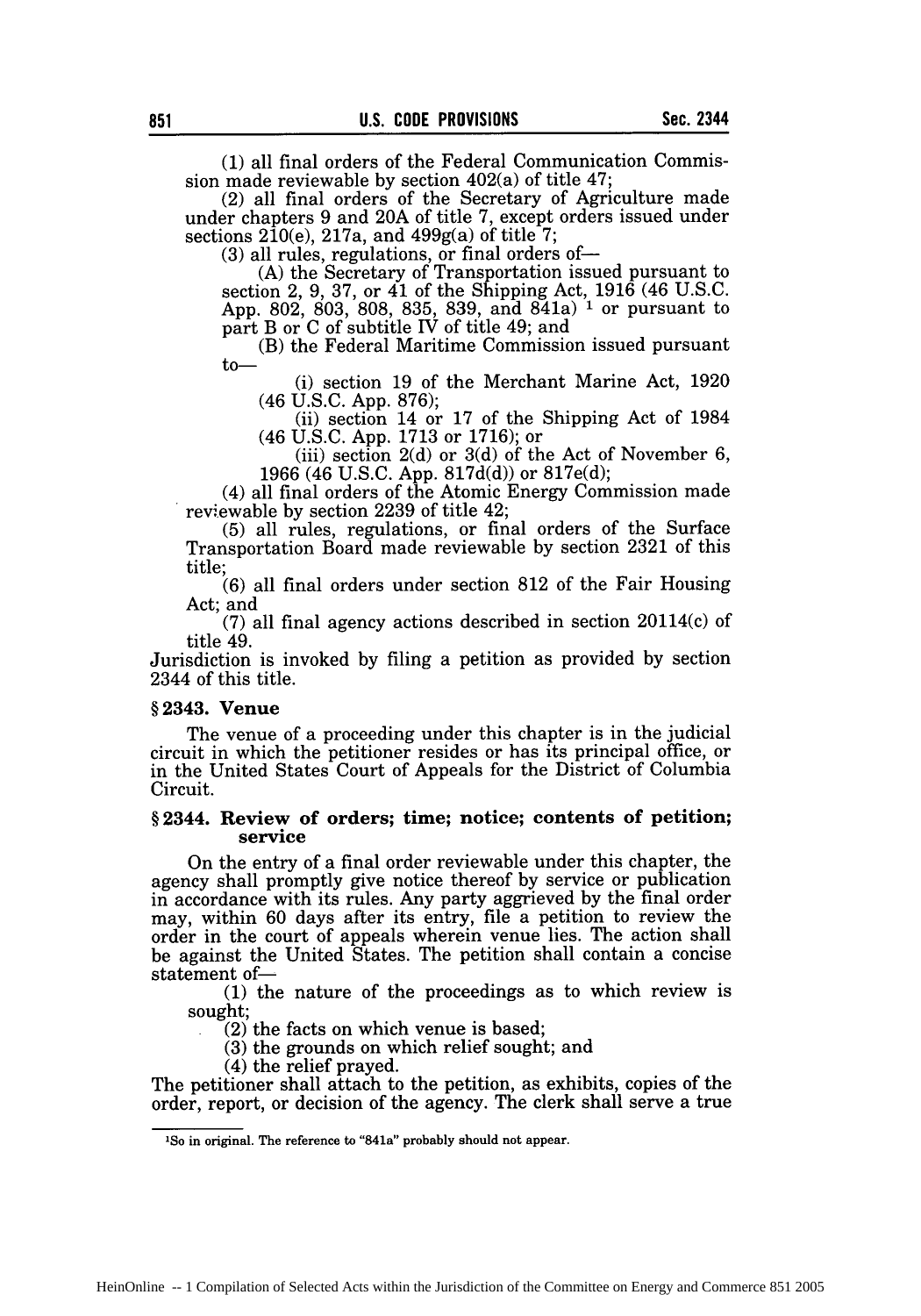copy of the petition on the agency and on the Attorney General by registered mail, with request for a return receipt.

## **§ 2345. Prehearing conference**

The court of appeals may hold a prehearing conference or direct a judge of the court to hold a prehearing conference.

## **§** 2346. Certification of record on review

Unless the proceeding has been terminated on a motion to dismiss the petition, the agency shall file in the office of the clerk the record on review as provided by section 2112 of this title.

## **§** 2347. Petitions to review; proceedings

(a) Unless determined on a motion to dismiss, petitions to review orders reviewable under this chapter are heard in the court of appeals on the record of the pleadings, evidence adduced and proceedings before the agency, when the agency has held a hearing whether or not required to do so by law.

(b) When the agency has not held a hearing before taking the action of which review is sought by the petition, the court of appeals shall determine whether a hearing is required by law. After that determination, the court shall-

**(1)** remand the proceedings to the agency to hold a hearing, when a hearing is required by law;

(2) pass on the issues presented, when a hearing is not required by law and it appears from the pleadings and affidavits filed by the parties that no genuine issue of material fact is presented; or

(3) transfer the proceedings to a district court for the district in which the petitioner resides or has its principal office for a hearing and determination as if the proceedings were originally initiated in the district court, when a hearing is not required by law and a genuine issue of material fact is presented. The procedure in these cases in the district court is governed by the Federal Rules of Civil Procedure.

(c) If a party to a proceeding to review applies to the court of appeals in which the proceeding is pending for leave to adduce additional evidence and shows to the satisfaction of the court that-

**(1)** the additional evidence is material; and

(2) there were reasonable grounds for failure to adduce the

the court may order the additional evidence and any counterevidence the opposite party desires to offer to be taken by the agency. The agency may modify its findings of fact, or make new findings, by reason of the additional evidence so taken, and may modify or set aside its order, and shall file in the court the additional evidence, the modified findings or new findings, and the modified order or the order setting aside the original order.

## **§** 2348. **Representation in proceeding; intervention**

The Attorney General is responsible for and has control of the interests of the Government in all court proceedings under this chapter. The agency, and any party in interest in the proceeding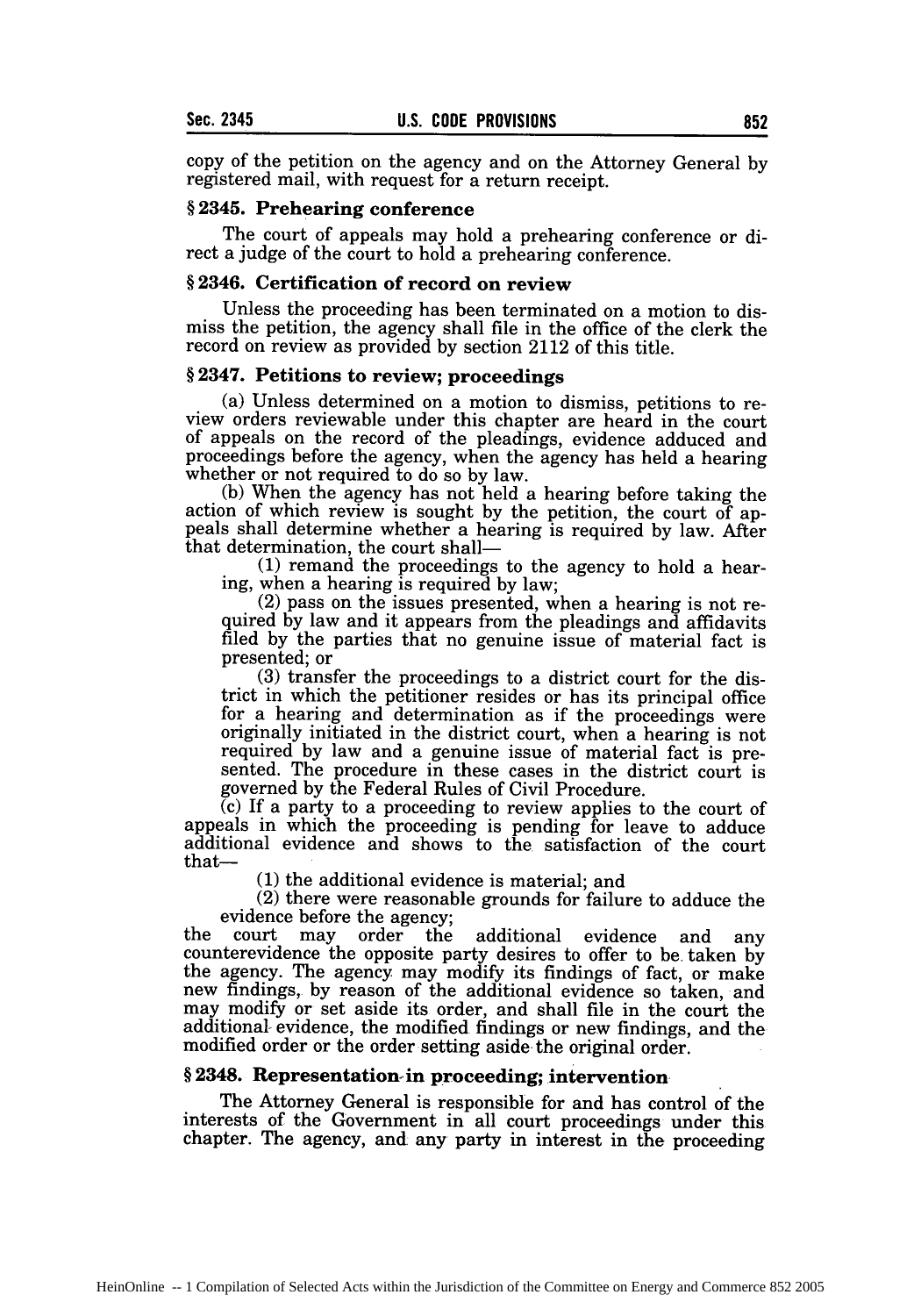before the agency whose interests will be affected if an order of the agency is or is not enjoined, set aside, or suspended, may appear as parties thereto of their own motion and as of right, and be represented by counsel in any proceeding to review the order. Communities, associations, corporations, firms, and individuals, whose interests are affected by the order of the agency, may intervene in any proceeding to review the order. The Attorney General may not dispose of or discontinue the proceeding to review over the objection of any party or intervenor, but any intervenor may prosecute, defend, or continue the proceeding unaffected by the action or inaction of the Attorney General.

#### **§ 2349. Jurisdiction of the proceeding**

**(a)** The court of appeals has jurisdiction of the proceeding on the filing and service of **a petition to review. The court of appeals** in which the record on review is filed, on the filing, has jurisdiction to vacate stay orders or interlocutory injunctions previously granted **by** any court, and has exclusive jurisdiction to make and enter, on the petition, evidence, and proceedings set forth in the record on review, a judgment determining the validity of, and enjoining, setting aside, or suspending, in whole or in part, the order

of the agency. **(b)** The filing of the petition to review does not of itself stay or suspend the operation of the order of the agency, but the court of appeals in its discretion may restrain or suspend, in whole or in part, the operation of the order pending the final hearing and determination of the petition. When the petitioner makes application for an interlocutory injunction restraining or suspending the enforcement, operation, or execution of, or setting aside, in whole or in part, any order reviewable under this chapter, at least 5 days' notice of the hearing thereon shall be given to the agency and to the Attorney General. In a case in which irreparable damage would otherwise result to the petitioner, the court of appeals may, on hearing, after reasonable notice to the agency and to the Attorney General, order a temporary stay or suspension, in whole or in part, of the operation of the order of the agency for not more than **60** days from the date of the order pending the hearing on the application for the interlocutory injunction, in which case the order of the court of appeals shall contain a specific finding, based on evidence submitted to the court of appeals, and identified **by** reference thereto, that irreparable damage would result to the petitioner and specifying the nature of the damage. The court of appeals, at the time of hearing the application for an interlocutory injunction, on a like finding, may continue the temporary stay or suspension, in whole or in part, until decision on the application.

#### **§ 2350. Review in Supreme Court on certiorari or certification**

(a) An order granting or denying an interlocutory injunction under section 2349(b) of this title and a final judgment of the court of appeals in a proceeding to review under this chapter are subject to review by the Supreme Court on a writ of certiorari as provided by section 1254(1) of this title. Application for the writ shall be made within 45 days after entry of the order and within 90 days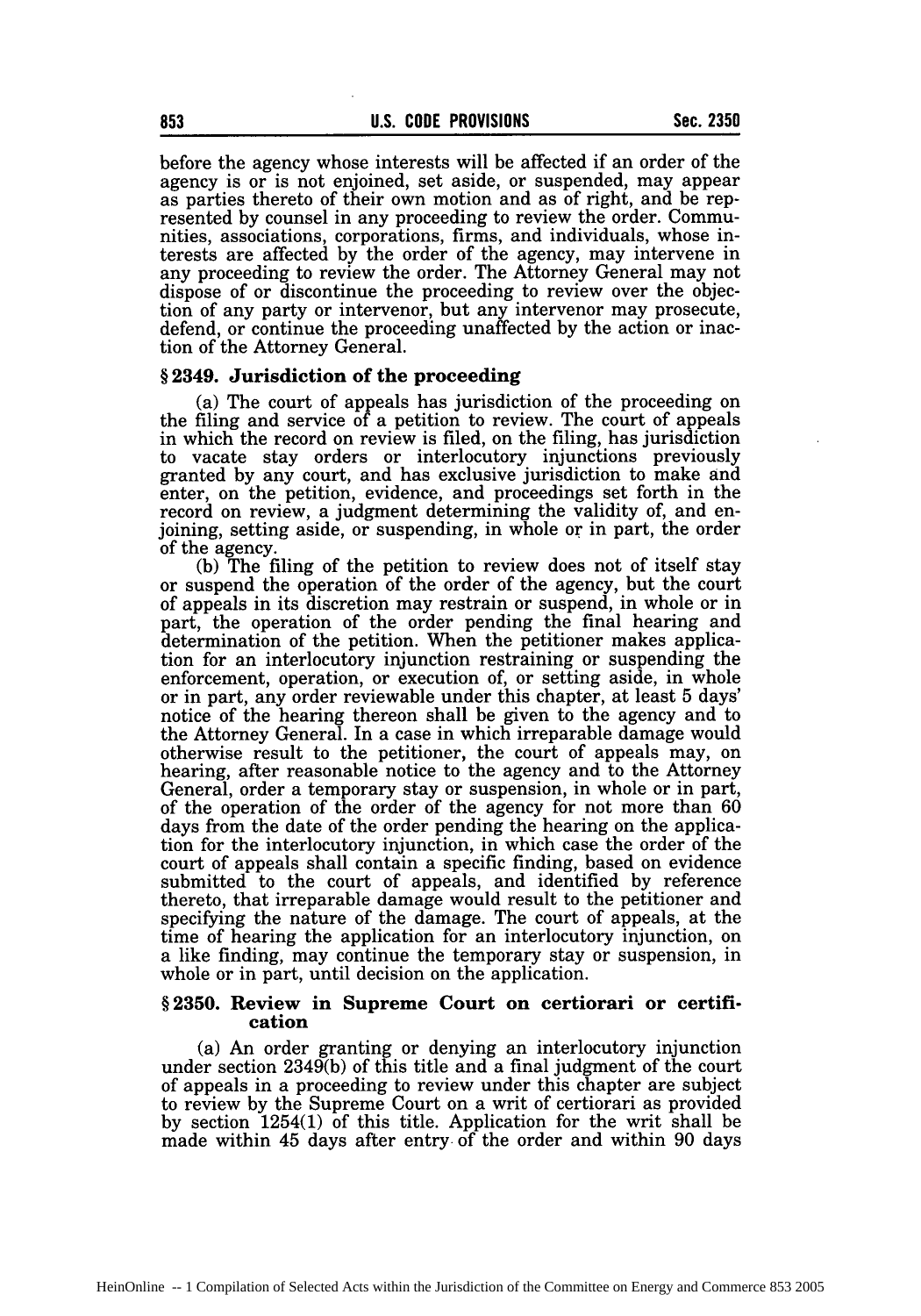after entry of the judgment, as the case may be. The United States, the agency, or an aggrieved party may file a petition for a writ of certiorari.

(b) The provisions of section 1254(2) of this title, regarding certification, and of section 2101(f) of this title, regarding stays, also apply to proceedings under this chapter.

## **§ 2351.** Enforcement of orders **by** district courts

The several district courts have jurisdiction specifically to enforce, and to enjoin and restrain any person from violating any order issued under section 193 of title 7.

## **CHAPTER 180-ASSUMPTION OF CERTAIN CONTRACTUAL OBLIGATIONS**

#### $\cdot$  [§ 4001]  $\cdot$

Sec.<br>4001

Assumption of contractual obligations related to transfers of rights in motion pictures.

### **§ 4001.** Assumption of contractual obligations related to transfers of rights in motion pictures

(a) ASSUMPTION OF OBLIGATIONS.— $(1)$  In the case of a transfer of copyright ownership under United States law in a motion picture (as the terms "transfer of copyright ownership" and "motion picture" are defined in section 101 of title 17) that is produced subject to 1 or more collective bargaining agreements negotiated under the laws of the United States, if the transfer is executed on or after the effective date of this chapter and is not limited to public performance rights, the transfer instrument shall be deemed to incorporate the assumption agreements applicable to the copyright ownership being transferred that are required by the applicable collective bargaining agreement, and the transferee shall be subject to the obligations under each such assumption agreement to make residual payments and provide related notices, accruing after the effective transferred, and any remedies under each such assumption agreement for breach of those obligations, as those obligations and remedies are set forth in the applicable collective bargaining agreement, if-

(A) the transferee knows or has reason to know at the time of the transfer that such collective bargaining agreement was or will be applicable to the motion picture; or

(B) in the event of a court order confirming an arbitration award against the transferor under the collective bargaining agreement, the transferor does not have the financial ability to satisfy the award within 90 days after the order is issued.

(2) For purposes of paragraph  $(1)(A)$ , "knows or has reason to know" means any of the following:

(A) Actual knowledge that the collective bargaining agree-<br>ment was or will be applicable to the motion picture.

(B)(i) Constructive knowledge that the collective bargaining agreement was or will be applicable to the motion pic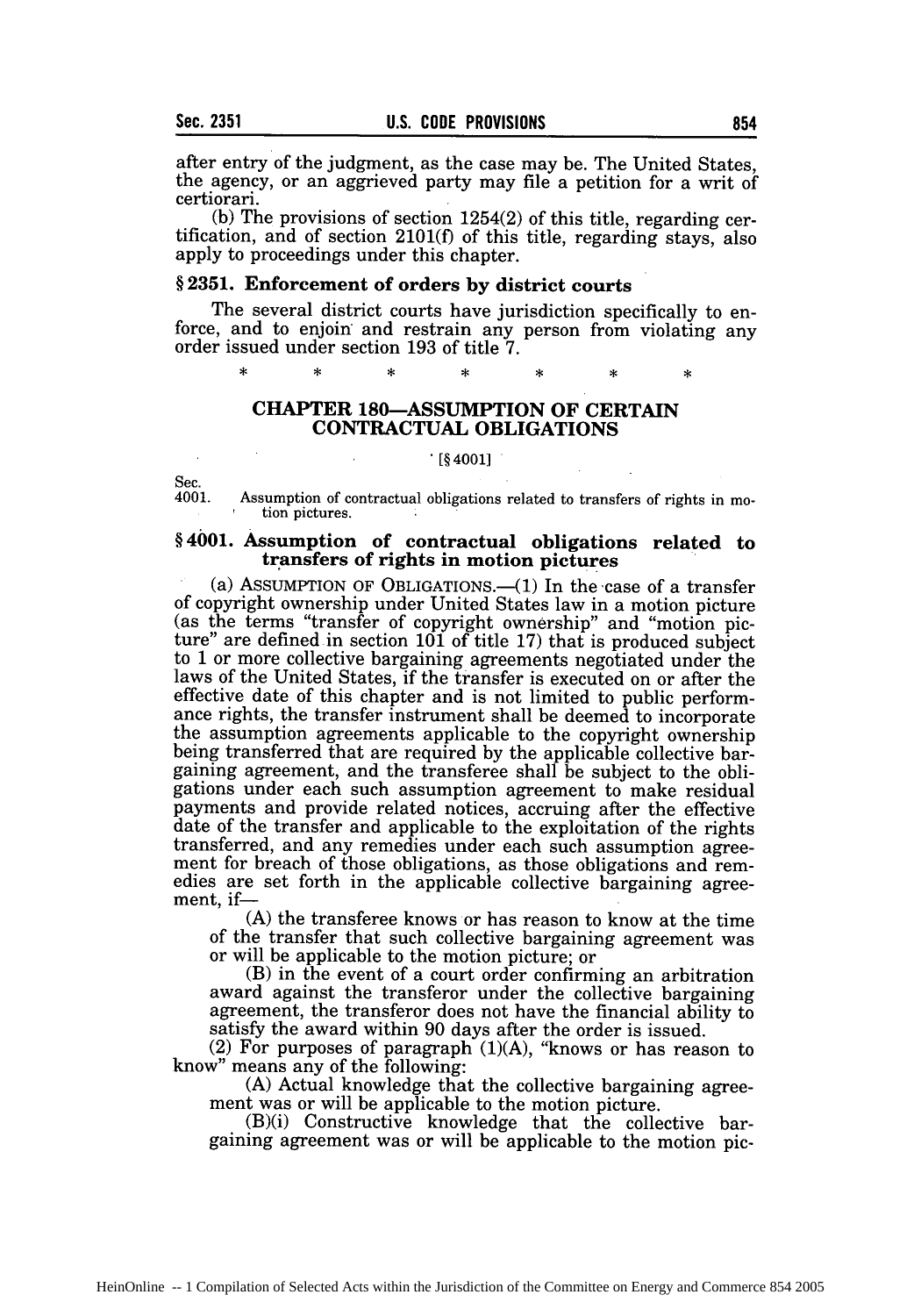ture, arising from recordation of a document pertaining to copyright in the motion picture under section 205 of title 17 or from publication, at a site available to the public on-line that is operated by the relevant union, of information that identifies the motion picture as subject to a collective bargaining agreement with that union, if the site permits commercially reasonable verification of the date on which the information was available for access.

(ii) Clause (i) applies only if the transfer referred to in subsection (a)(1) occurs-

(I) after the motion picture is completed, or

(II) before the motion picture is completed and-

(II) before the motion picture is completed and-

(aa) within 18 months before the filing of an application for copyright registration for the motion picture under section 408 of title 17, or

(bb) if no such application is filed, within 18 months before the first publication of the motion picture in the United States.

(C) Awareness of other facts and circumstances pertaining to a particular transfer from which it is apparent that the collective bargaining agreement was or will be applicable to the motion picture.

(b) SCOPE OF EXCLUSION OF TRANSFERS OF PUBLIC PERFORM-ANCE RIGHTS.-For purposes of this section, the exclusion under subsection (a) of transfers of copyright ownership in a motion picture that are limited to public performance rights includes transfers to a terrestrial broadcast station, cable system, or programmer to the extent that the station, system, or programmer is functioning as an exhibitor of the motion picture, either by exhibiting the motion picture on its own network, system, service, or station, or by initiating the transmission of an exhibition that is carried on another network, system, service, or station. When a terrestrial broadcast station, cable system, or programmer, or other transferee, is also functioning otherwise as a distributor or as a producer of the motion picture, the public performance exclusion does not affect any obligations imposed on the transferee to the extent that it is engaging in such functions.

(c) EXCLUSION FOR GRANTS OF SECURITY INTERESTS.-Subsection (a) shall not apply to-

**(1)** a transfer of copyright ownership consisting solely of a mortgage, hypothecation, or other security interest; or

 $(2)$  a subsequent transfer of the copyright ownership secured by the security interest described in paragraph (1) by or under the authority of the secured party, including a transfer through the exercise of the secured party's rights or remedies as a secured party, or by a subsequent transferee.

The exclusion under this subsection shall not affect any rights or remedies under law or contract.

(d) DEFERRAL PENDING RESOLUTION OF BONA FIDE DISPUTE.- A transferee on which obligations are imposed under subsection (a) by virtue of paragraph (1) of that subsection may elect to defer performance of such obligations that are subject to a bona fide dispute between a union and a prior transferor until that dispute is re